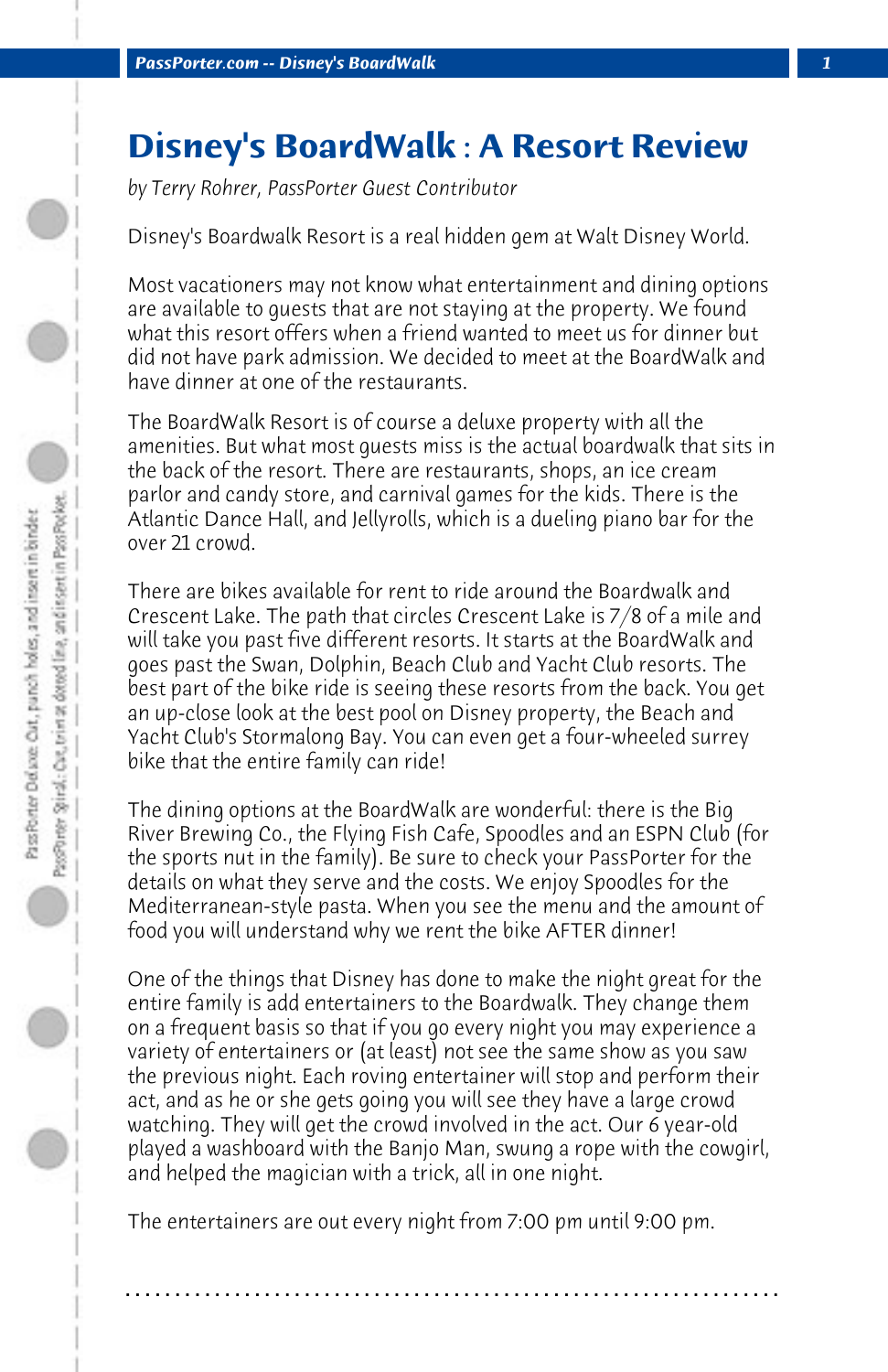Disney does not advertise them or list when or where they will perform, as they are meant to be a "happy surprise" for the guests. If it rains they are still there but may be a bit harder to find - they will perform in the lobby of the BoardWalk or in the restaurant lobbies. If it is raining be sure to keep a look out for them as it will help pass the time while you wait for a table and keeps the little ones happy while trapped inside.

The performers include but are not limited to:

Professor Flapdoodle and his All American Medicine Pitch is an original member of the BoardWalk Buskers, who started in 1996 when the BoardWalk opened. He performs magic with comedy.

Erick Olson and Brian Staron, who do comedic magic.

The Amazing Carlo (Marek Dudek) who does amazing balancing and sword swallowing.

Bill & Lin Whitmire do a comedy juggling routine.

Mark Anderson, aka The Musicale Mark and his bicycle piano.

Anthony the Banjo Man who does comedic banjo tunes.

When you see them perform be sure to tell them that, "Shy Brady from Indiana says hello." Our son was a bit shy at first but once he realized how much fun it was to participate he started talking to all of them, and was a hit. Every time we go back we see someone who remembers him.

Another neat thing that the BoardWalk offers is a view of IllumiNations, Epcot's fireworks spectacular. Head for the west end of the boardwalk near Jelly Rolls and the Atlantic Dance Hall to grab a spot! You can also see IllumiNations from the bridge between the BoardWalk and the Swan & Dolphin resorts.

As you can tell, the BoardWalk is on our "must do" list every trip because of everything it offers. With all things Disney, the entertainment is subject to change (and usually does) so check your Times Guide or refer to your PassPorter for more information. You will have a great time at the BoardWalk and will start to include it in every trip, like we did after just one trip. Just remember to tell them, "Hi from Shy Brady in Indiana."

*About The Author: Terry is the father of two and is a previous contributor to PassPorter News.*

**. . . . . . . . . . . . . . . . . . . . . . . . . . . . . . . . . . . . . . . . . . . . . . . . . . . . . . . . . . . . . . . . . .**